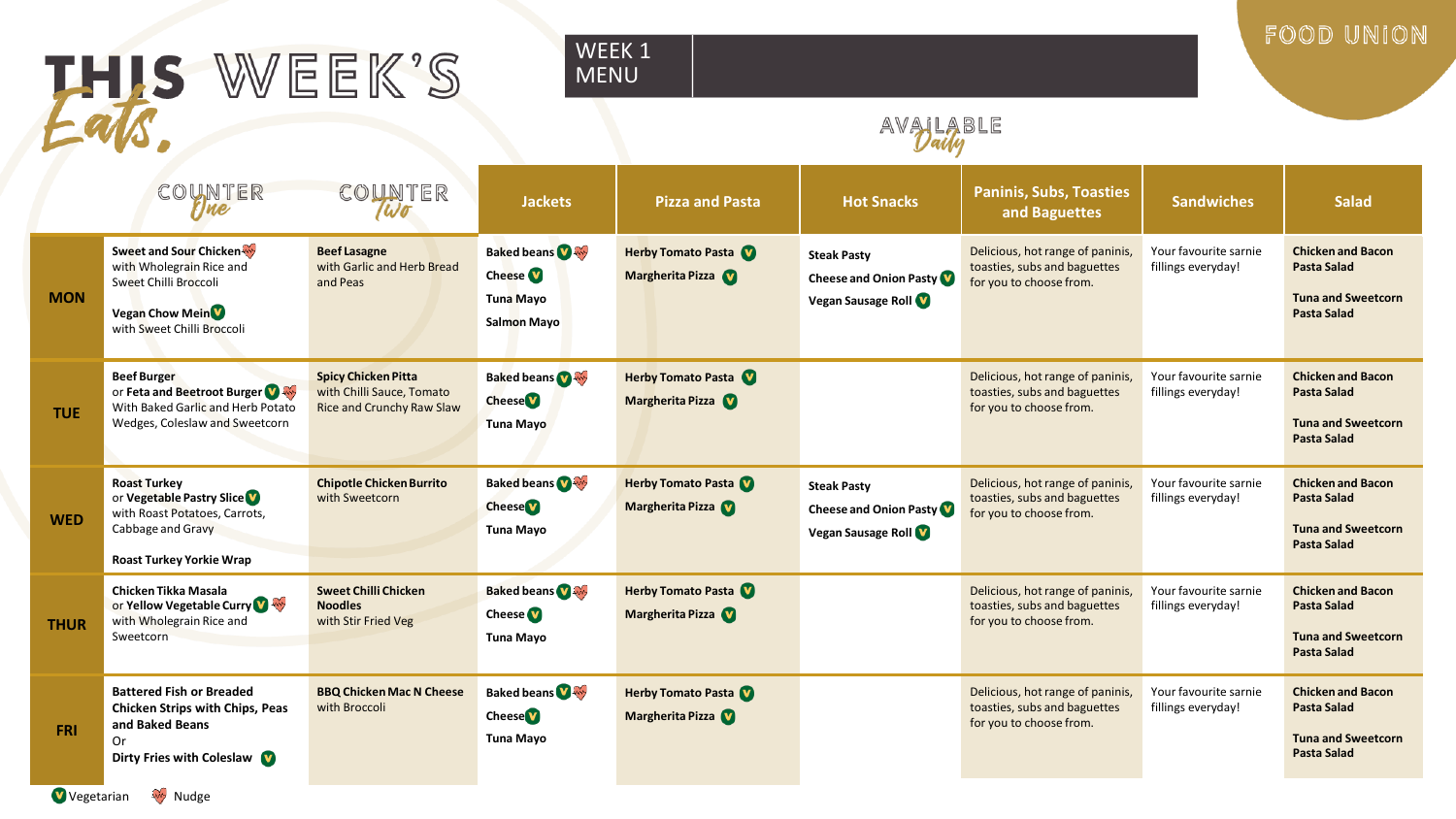## HIS WEEK'S

#### WEEK 2 MENU

FOOD UNION

## AVALABLE

|             | COUNTER<br>Tine                                                                                                                                             | UNTER<br>Wo                                                                        | <b>Jackets</b>                                                                            | <b>Pizza and Pasta</b>                                                                       | <b>Hot Snacks</b>                                                                               | <b>Paninis, Subs, Toasties</b><br>and Baguettes                                             | <b>Sandwiches</b>                           | <b>Salad</b>                                                                                      |
|-------------|-------------------------------------------------------------------------------------------------------------------------------------------------------------|------------------------------------------------------------------------------------|-------------------------------------------------------------------------------------------|----------------------------------------------------------------------------------------------|-------------------------------------------------------------------------------------------------|---------------------------------------------------------------------------------------------|---------------------------------------------|---------------------------------------------------------------------------------------------------|
| <b>MON</b>  | <b>Topped Mac N Cheese</b><br>(BBQ Chicken, Cajun Pulled Pork or<br>Crispy Cauliflower)<br>V)<br>with Sweetcorn                                             | <b>Chipotle Chicken Soft Taco</b><br>with Mexican Yellow Rice and<br>Sweetcorn     | <b>DE SANTA</b><br><b>Baked beans</b><br>$\mathbf v$<br><b>Cheese</b><br><b>Tuna Mayo</b> | $\bullet$<br><b>Herby Tomato Pasta</b><br>$\bullet$<br><b>Margherita Pizza</b>               |                                                                                                 | Delicious, hot range of paninis,<br>toasties, subs and baguettes<br>for you to choose from. | Your favourite sarnie<br>fillings everyday! | <b>Chicken and Bacon</b><br><b>Pasta Salad</b><br><b>Tuna and Sweetcorn</b><br><b>Pasta Salad</b> |
| <b>TUE</b>  | <b>Beef Lasagne or</b><br>V<br>Vegetable Lasagne<br>served with Garlic & Herb Bread &<br>Broccoli & Peas                                                    | Sweet Chilli Chicken Noodles<br>with Stir Fried Veg                                | <b>V</b> And<br><b>Baked beans</b><br>$\bullet$<br>Cheese<br><b>Tuna Mayo</b>             | $\boldsymbol{\Omega}$<br><b>Herby Tomato Pasta</b><br>$\bullet$<br><b>Margherita Pizza</b>   |                                                                                                 | Delicious, hot range of paninis,<br>toasties, subs and baguettes<br>for you to choose from. | Your favourite sarnie<br>fillings everyday! | <b>Chicken and Bacon</b><br><b>Pasta Salad</b><br><b>Tuna and Sweetcorn</b><br><b>Pasta Salad</b> |
| <b>WED</b>  | Roast Pork with Stuffing & Apple or<br>Sweet Potato & Chickpea Roast<br>with Roast Potatoes, Carrots,<br>Cabbage and Gravy<br><b>Roast Pork Yorkie Wrap</b> | <b>Beef Burger</b><br>with Garlic and Herb Potato<br><b>Wedges and Coleslaw</b>    | <b>V</b> And<br><b>Baked beans</b><br><b>V</b><br>Cheese<br><b>Tuna Mayo</b>              | $\bullet$<br><b>Herby Tomato Pasta</b><br>$\bullet$<br><b>Margherita Pizza</b>               | <b>Steak Pasty</b><br><b>Cheese and Onion Pasty</b><br>$\mathbf v$<br><b>Vegan Sausage Roll</b> | Delicious, hot range of paninis,<br>poasties, subs and baguettes<br>for you to choose from. | Your favourite sarnie<br>fillings everyday! | <b>Chicken and Bacon</b><br>Pasta Salad<br><b>Tuna and Sweetcorn</b><br><b>Pasta Salad</b>        |
| <b>THUR</b> | Cajun Chicken Sandwich or Chicken<br>Pitta with a choice of Sauces<br><b>Blackeye Bean Veggie Burger</b><br>with Fajita Wedges, Corn Slaw &<br>Sweetcorn    | $\mathbb{R}$<br><b>Chicken Korma</b><br>with Wholegrain Rice and<br>Cucumber Raita | <b>V</b><br><b>Baked beans</b><br><b>V</b><br><b>Cheese</b><br><b>Tuna Mayo</b>           | $\boldsymbol{\Omega}$<br><b>Herby Tomato Pasta</b><br>$\mathbf U$<br><b>Margherita Pizza</b> |                                                                                                 | Delicious, hot range of paninis,<br>toasties, subs and baguettes<br>for you to choose from. | Your favourite sarnie<br>fillings everyday! | <b>Chicken and Bacon</b><br><b>Pasta Salad</b><br><b>Tuna and Sweetcorn</b><br><b>Pasta Salad</b> |
| <b>FRI</b>  | <b>Battered Fish</b><br><b>Breaded Chicken Strips</b><br>Vegan Sausage Roll<br>with Chips, Baked Beans and Peas                                             | $\mathbb{R}$<br><b>Chicken Burrito</b><br>with Broccoli                            | <b>V</b> And<br><b>Baked beans</b><br>$\mathbf{v}$<br>Cheese<br><b>Tuna Mayo</b>          | $\bullet$<br><b>Herby Tomato Pasta</b><br>$\bullet$<br><b>Margherita Pizza</b>               | <b>Steak Pasty</b><br><b>Cheese and Onion Pasty</b><br>$\mathbf v$<br>Vegan Sausage Roll        | Delicious, hot range of paninis,<br>toasties, subs and baguettes<br>For you to choose from. | Your favourite sarnie<br>fillings everyday! | <b>Chicken and Bacon</b><br><b>Pasta Salad</b><br><b>Tuna and Sweetcorn</b><br><b>Pasta Salad</b> |